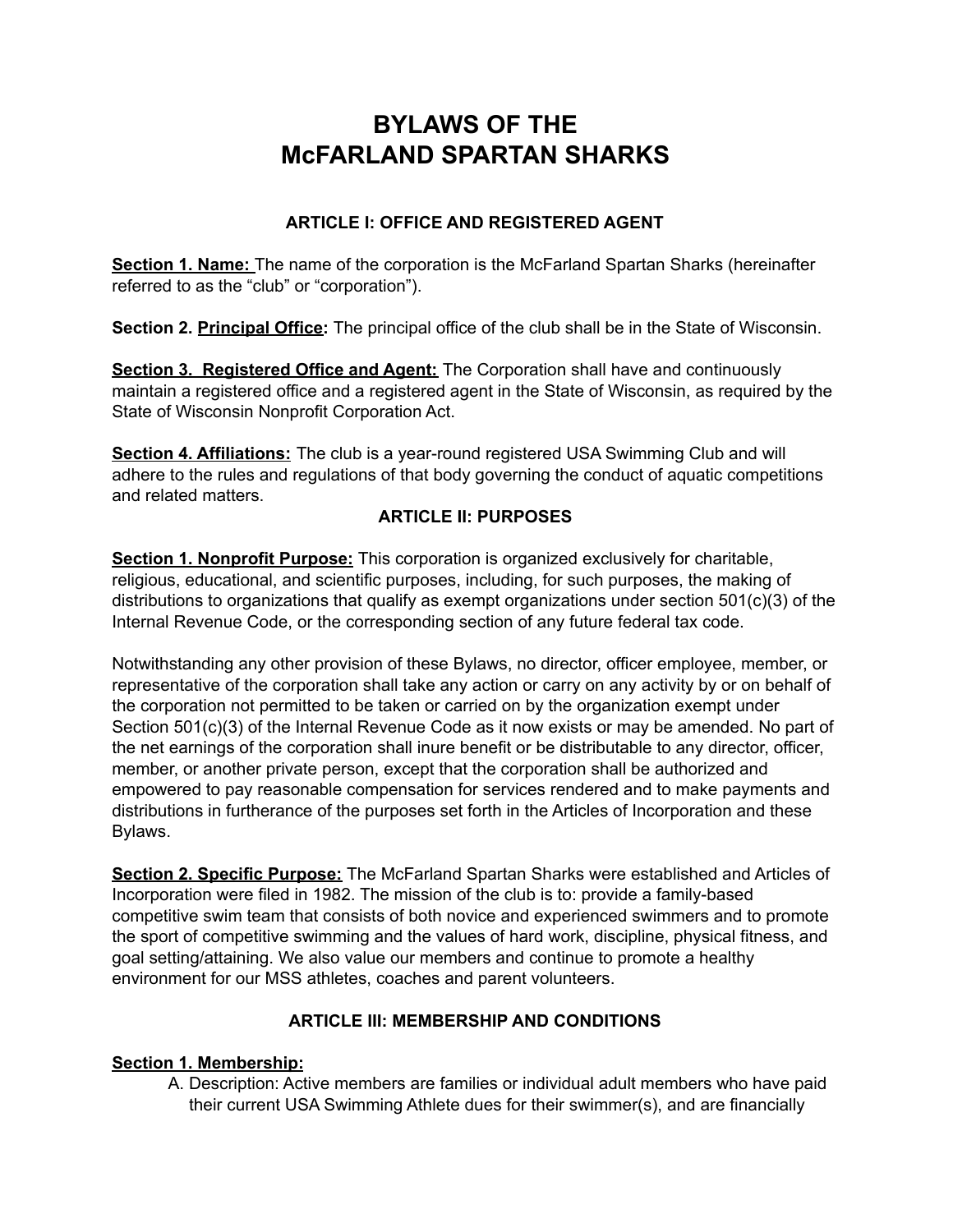reconciled to date with the club. Active membership entitles each parent or individual adult member to attend all parent meetings as voting members with one vote per family.

- B. Coach: Coaching staff is hired by the Head Coach with approval by the President. Any contracted coach is considered a member of the club.
- C. The Board of Directors shall have the authority to confer, by resolution duly passed at the meeting of the said Board of Directors, Honorary Membership in the Club who will have the same standing in the Club as any other member. Affiliates: Affiliate membership status may be granted to adults who do not meet the conditions or requirements of individual or adult membership, but who wish to participate in activities, by a simple majority vote on the Board of Directors.

#### **Section 2. Qualifications:**

A. Basic skills: All participants in the swimming program must be able to demonstrate an adequate level of proficiency as determined by the coaches.

## **Section 3. Responsibilities:**

- A. It shall be the responsibility of each member to complete the necessary waiver(s) and registration forms.
- B. Members shall be expected to participate in those activities necessary for the support of the team.
- C. It shall be the responsibility of each member to notify the membership of changes in address.
- D. Members will be required to pay all fees upon registration.

#### **Section 4. Termination:**

- A. The Board of Directors, by a two-thirds vote, may suspend or revoke the membership of any member for:
	- 1. Failure to meet financial obligations to the Club.
	- 2. Violating the Rules, Regulations, Code of Ethics, or Policies of the Club or USA Swimming.
- B. The Coach of a particular team may suspend or revoke membership to the Club with the approval of the Head Coach and President for Gross Negative Impact: Any athlete consistently creating a negative or unsafe environment during team events or consistent negative attitude toward coaches or other athletes is considered to have a gross negative impact.
- C. Members may withdraw at any time by giving written notification to the Board of Directors. Such notification of withdrawal is required to remove future fee obligations.
- D. Full refunds of fees will not be made.

## **ARTICLE IV: MEETINGS OF THE MEMBERSHIP**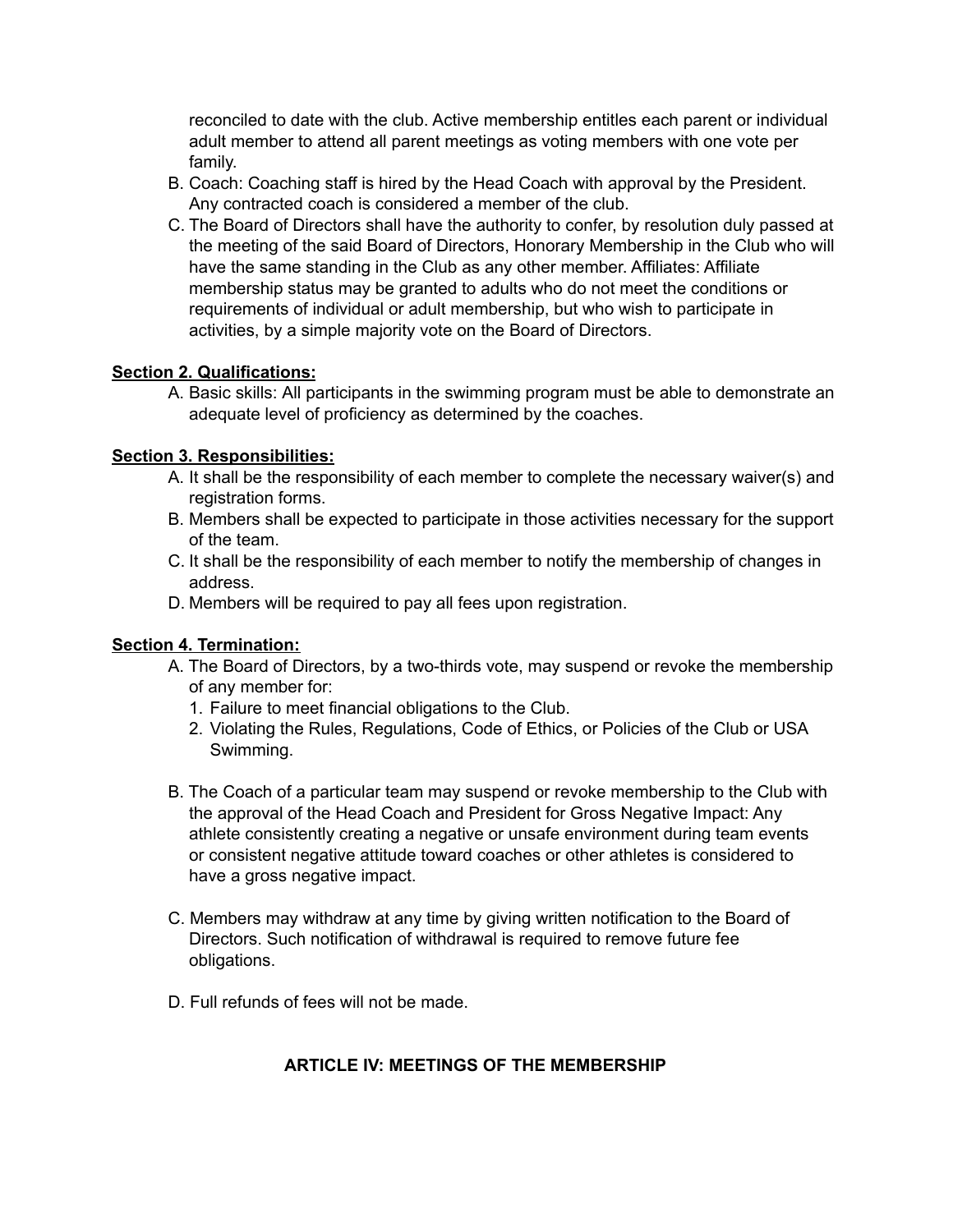**Section 1. Online Voting by Membership:** Voting members shall have the right to vote on the following matters only: election of the Board of Directors and officers and approval of any amendments to the bylaws that may be proposed by the Board. Voting on all other matters is expressly reserved for the Board of Directors.

**Section 2. Special Meetings:** Special meetings may be held upon written demand of a majority of the Board of Directors, or a written petition signed by twenty percent of the membership. The Board shall set the date, time and place of the special meeting. Meetings called by the written demand or petition must be held within twenty days of the receipt of the written demand or petition.

**Section 3. Notice of Meetings:** The Secretary shall provide written notice of any meeting a minimum of 21 days in advance of the meeting. Written notice shall be emailed to all members setting forth the date, time and place and agenda. Notice shall be sent to the current e-mail address on file. (\*email is a requirement of membership)

**Section 4. Place of Meeting:** All membership meetings shall be held in a public forum, either in-person or virtual, as designated by the Board of Directors.

**Section 5. Quorum and Voting:** Each individual member, as defined in Article III Section I, is entitled to one vote on any question put to online voting or special meetings. Ten percent of the membership shall constitute a quorum at any special meeting. A majority of the members present and voting at a meeting shall decide any question except for the election of Directors; a plurality shall elect. For the purpose of determining a quorum, the number of members shall be determined at the time the Secretary puts the notice to members in the email. For elections and voting, the voting period will remain open for seven days and voting will be conducted via an online method.

**Section 6. Conduct of Meeting:** The President, or in his/her absence, the Vice President, or other officer designated by the President, shall preside at the meetings of the membership. The Secretary shall keep the minutes.

## **ARTICLE V: BOARD OF DIRECTORS**

**Section 1. Powers and Responsibility:** The powers of the corporation shall be vested in the Board of Directors, which shall have charge, control, and management of the property and affairs of this corporation.

**Section 2. Number and Qualifications:** The Board of Directors of the Corporation shall be composed of no less than 5 and no more than 11 individuals. As a condition of taking and remaining in office, every candidate must be a member in good standing (as defined by our financial policy), shall comply with the membership and fee requirements of the Bylaws, and have agreed to accept the responsibilities of a directorship.

**Section 3. Election and Term of Office:** The members of the Board of Directors shall be elected by the voting members of the team. The voting period will remain open for seven days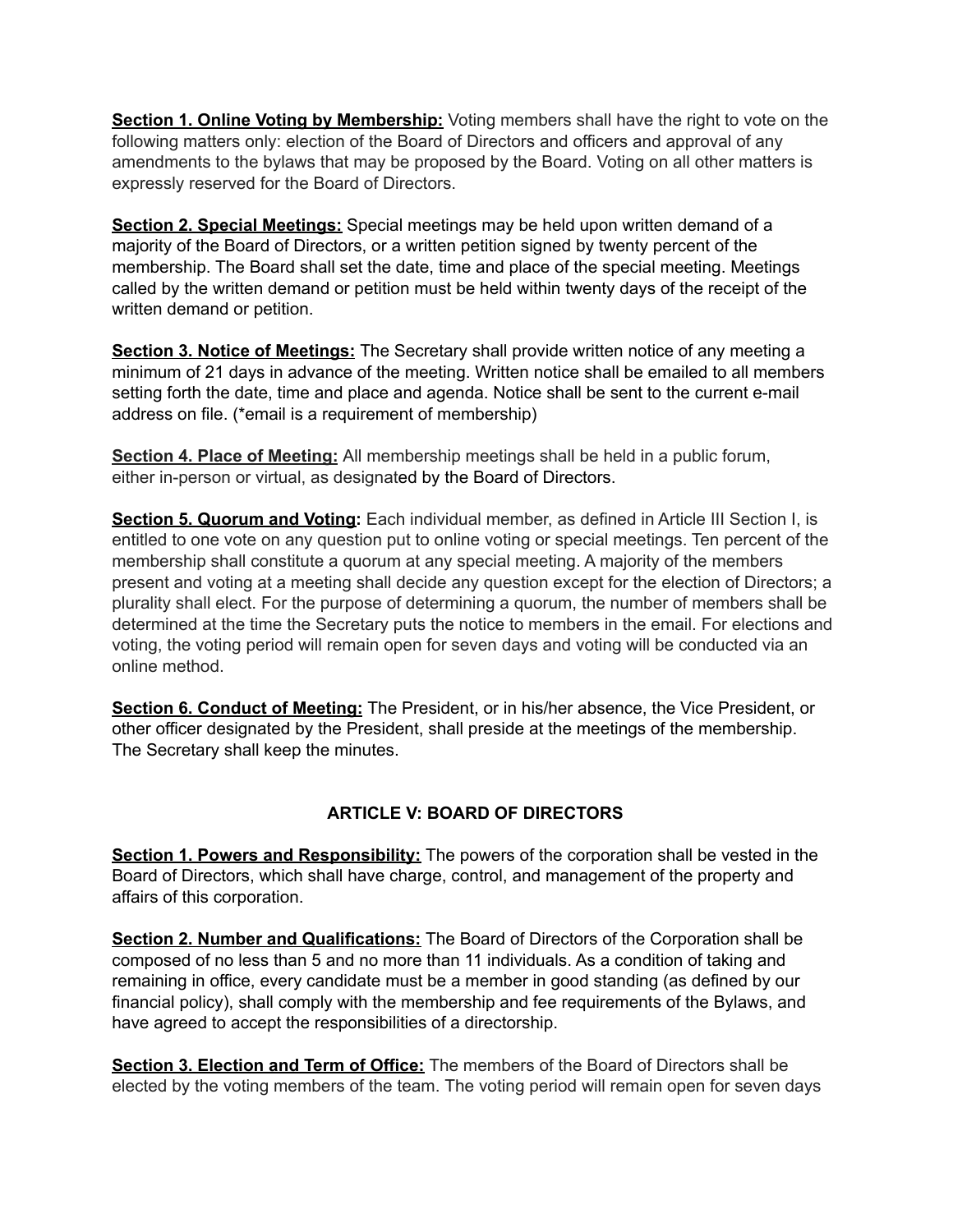and voting will be conducted via an online method. Directors on the Board of Directors shall serve for a term of 3 years. A director may be re-elected to membership on the board.

**Section 4. Resignation:** Any director may resign at any time by giving written notice to the President of the Corporation. Such resignation shall take effect at the time specified therein, or, if no time is specified, at the time of acceptance thereof as determined by the President of the Corporation.

**Section 5. Removal:** Any director may be removed from such office, with or without cause, by a two-thirds vote of the voting members at any regular or special meeting of the members called expressly for that purpose.

**Section 6. Vacancies:** Vacancies shall be filled by a majority vote of the remaining members of the Board of Directors for the unexpired term.

**Section 7. Regular Meetings:** Regular meetings of the Board of Directors of the Corporation shall be held at such time, day and place as designated by the Board of Directors. Regular meetings should occur no less than quarterly. No notice needs to be given if a regular meeting place and time are established.

**Section 8. Quorum:** A majority of the directors then in office shall constitute a quorum for the transaction of business at any meeting of the Board of Directors.

**Section 9: Manner of Acting:** Each director shall be entitled to 1 vote on all matters coming before the Board. Voting by proxy shall not be permitted. No director shall vote on, or participate in the discussion of any matter in which he or she has a financial or employment interest.

#### **Section 10. Conflicts of Interest:**

- A. In the event any director has a conflict of interest that might properly limit such director's fair and impartial participation in Board deliberations or decisions, such director shall inform the Board as to the circumstances of such conflict. "Conflict of interest," as referred to herein, shall include, but shall not be limited to, any transaction by or with the Corporation in which a director has a direct or indirect personal interest or any transaction in which a director is unable to exercise impartial judgment or otherwise act in the best interests of the Corporation.
- B. No director shall cast a vote, nor take part in the final deliberation in any matter in which he or she, members of his or her immediate family or any organization to which such director has allegiance, has a personal interest that may be seen as competing with the interest of the Corporation. Any director who believes he or she may have such a conflict of interest shall so notify the Board prior to deliberation on the matter in question, and the Board shall make the final determination as to whether any director has a conflict of interest in any matter. The minutes of the Board meeting shall reflect disclosure of any conflict of interest and the recusal of the interested director.

**Section 11: Confidentiality:** Directors shall not discuss or disclose information about the Corporation or its activities to any person or entity unless such information is already a matter of public knowledge, such person or entity has a need to know, or the disclosure of such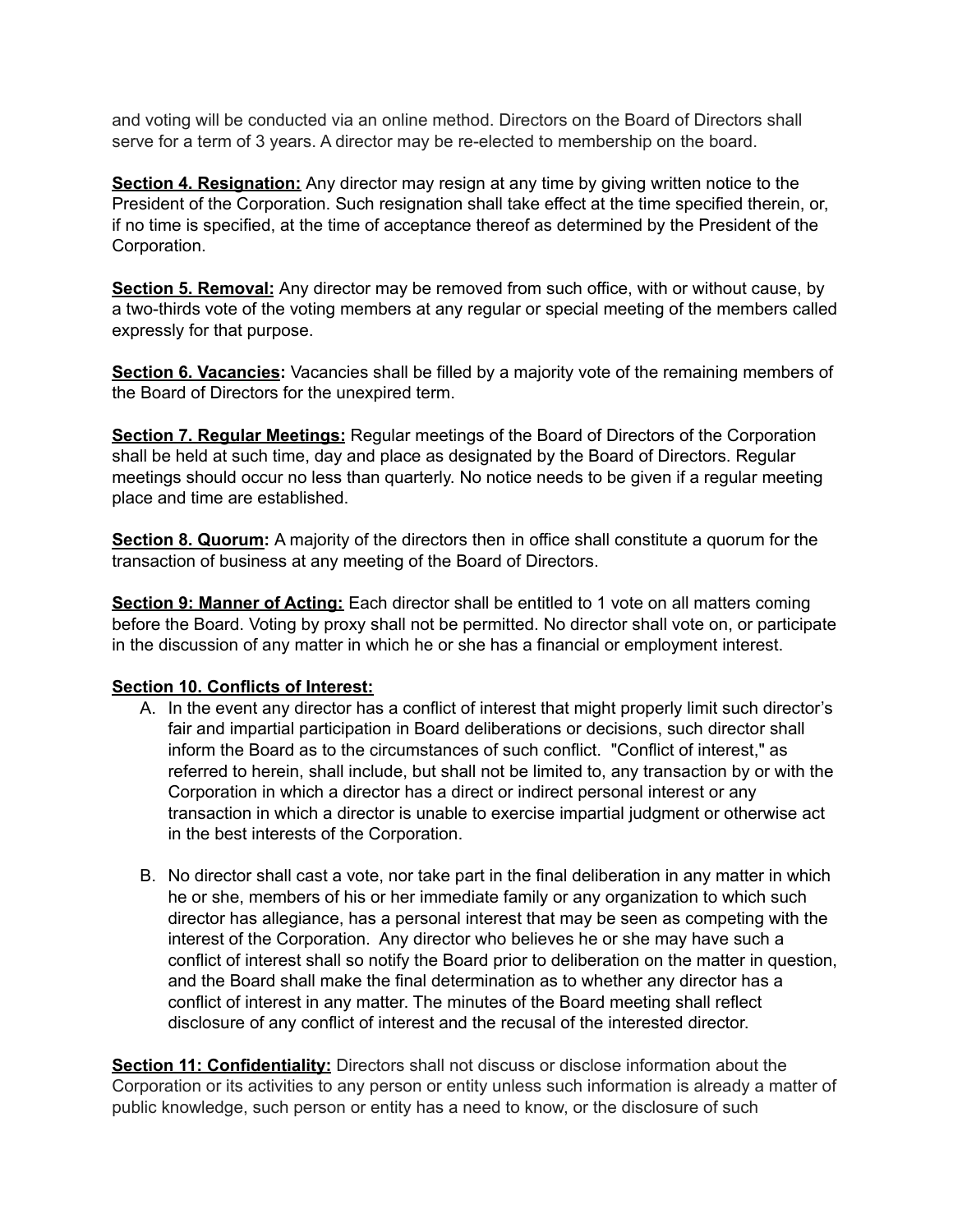information is in furtherance of the Corporations' purposes, or can reasonably be expected to benefit the Corporation. Directors shall use discretion and good business judgment in discussing the affairs of the Corporation with third parties. Each Director shall execute a confidentiality agreement consistent herewith upon being voted onto and accepting an appointment to the Board of Directors.

## **ARTICLE VI: OFFICERS**

**Section 1: Officers:** The Board must include a President, Vice President, Secretary and Treasurer.

**Section 2. President:** The President shall give active direction and have control of the business and affairs of the Corporation. He/she shall have the authority to supervise agents and employees of the Corporation as he/she deems necessary and to delegate authority to them. The President shall have the authority to appoint and determine compensation for Club employees subject to the approval of the Board of Directors. He/she shall assist the Board of Directors in the formulation of policies of the Corporation and preside over Board of Director meetings. He or she may sign contracts or other instruments which the Board of Directors has authorized to be executed and shall perform all duties incident to the office of President as may be prescribed by the Board of Directors including representing the McFarland Spartan Sharks with USA Swimming.

**Section 2: Vice President:** In the absence of the President, the Vice President shall perform the duties of the President, and when so acting, shall have all the powers of and be subject to all the restrictions upon the President. Any Vice President shall perform other duties and have such authority as from time to time may be assigned to him/her by the President or by the Board of Directors.

**Section 3. Secretary:** The Secretary shall keep the minutes of the meetings of the Board of Directors; see that all notices are duly given in accordance with the provisions of these Bylaws and in general perform all duties incident to the office of Secretary and such other duties as may be assigned by the Board of Directors.

**Section 4. Treasurer:** The Treasurer shall be responsible for all funds of the Corporation. The Treasurer shall ensure staff members properly receive and give receipts for money due and payable to the Corporation and deposit all such monies in the name of the Corporation in appropriate banks, and in general, perform all the duties incident to the office of Treasurer and such other duties as from time to time may be assigned to him or her by the Board of Directors.

#### **Section 5. Selection and Election of Directors:**

A. Nominating Committee: There shall be a nominating committee that will be tasked with making recommendations to the Board of Directors for potential candidates. This committee shall be chaired by the President. The nominating committee shall present a slate of candidates to the Board to fill the seats of the Directors whose terms are expiring or who are vacating their positions.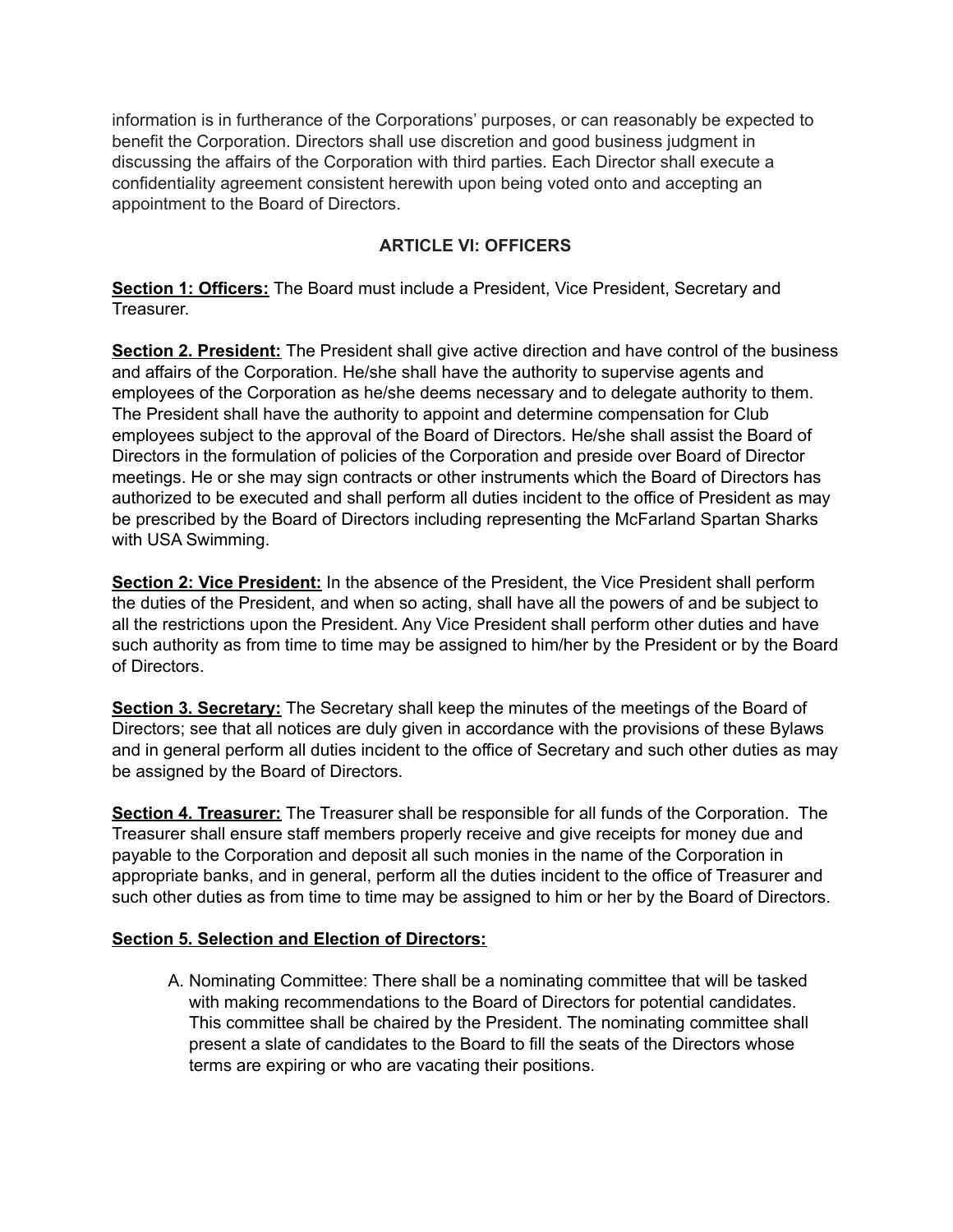B. Election of Directors: Candidates will be voted on at the annual Spring General Meeting.

#### **ARTICLE VII: INDEMNIFICATION**

Unless otherwise prohibited by law, the Corporation shall indemnify any director or officer or any former director or officer, and may by resolution of the Board of Directors indemnify any employee, against any and all expenses and liabilities incurred by him or her in connection with any claim, action, suit, or proceeding to which he or she is made a party by reason of being a director, officer, or employee. However, there shall be no indemnification in relation to matters as to which he or she shall be adjudged to be guilty of a criminal offense or liable to the Corporation for damages arising out of his own gross negligence in the performance of a duty to the Corporation.

Amounts paid in indemnification of expenses and liabilities may include, but shall not be limited to, counsel fees and other fees; costs and disbursements; and judgments, fines, and penalties against, and amounts paid in settlement by, such director, officer, or employee. The Corporation may advance expenses or where appropriate may itself undertake the defense of any director, officer or employee. However, such director, officer, or employee shall repay such expenses if it should be ultimately determined that he or she is not entitled to indemnification under this Article.

The Board of Directors shall also authorize the purchase of insurance on behalf of any director, officer, employee, or another agent against any liability incurred by him which arises out of such person's status as a director, officer, employee, or agent, whether or not the Corporation would have the power to indemnify the person against that liability under the law.

## **ARTICLE VI: WHISTLEBLOWER POLICY**

The McFarland Spartan Sharks requires directors, officers and employees to observe high standards of business and personal ethics in the conduct of their duties and responsibilities. As employees and representatives of the McFarland Spartan Sharks, we must practice honesty and integrity in fulfilling our responsibilities and comply with all applicable laws and regulations.

**Section 1. Reporting Responsibility:** This Whistleblower Policy is intended to encourage and enable employees and others to raise serious concerns internally so that the Club can address and correct inappropriate conduct and actions. It is the responsibility of all board members, officers, employees and volunteers to report concerns about violations of the McFarland Spartan Sharks' code of ethics, USA Swimming Code of Conduct, or suspected violations of law or regulations that govern the Club's operations.

**Section 2. No Retaliation:** It is contrary to the values of the McFarland Spartan Sharks for anyone to retaliate against any board member, officer, employee or volunteer who in good faith reports an ethics violation, or a suspected violation of law, such as a complaint of discrimination, suspected fraud, or suspected violation of any regulation governing the operations of the Club. An employee who retaliates against someone who has reported a violation in good faith is subject to discipline up to and including termination of employment.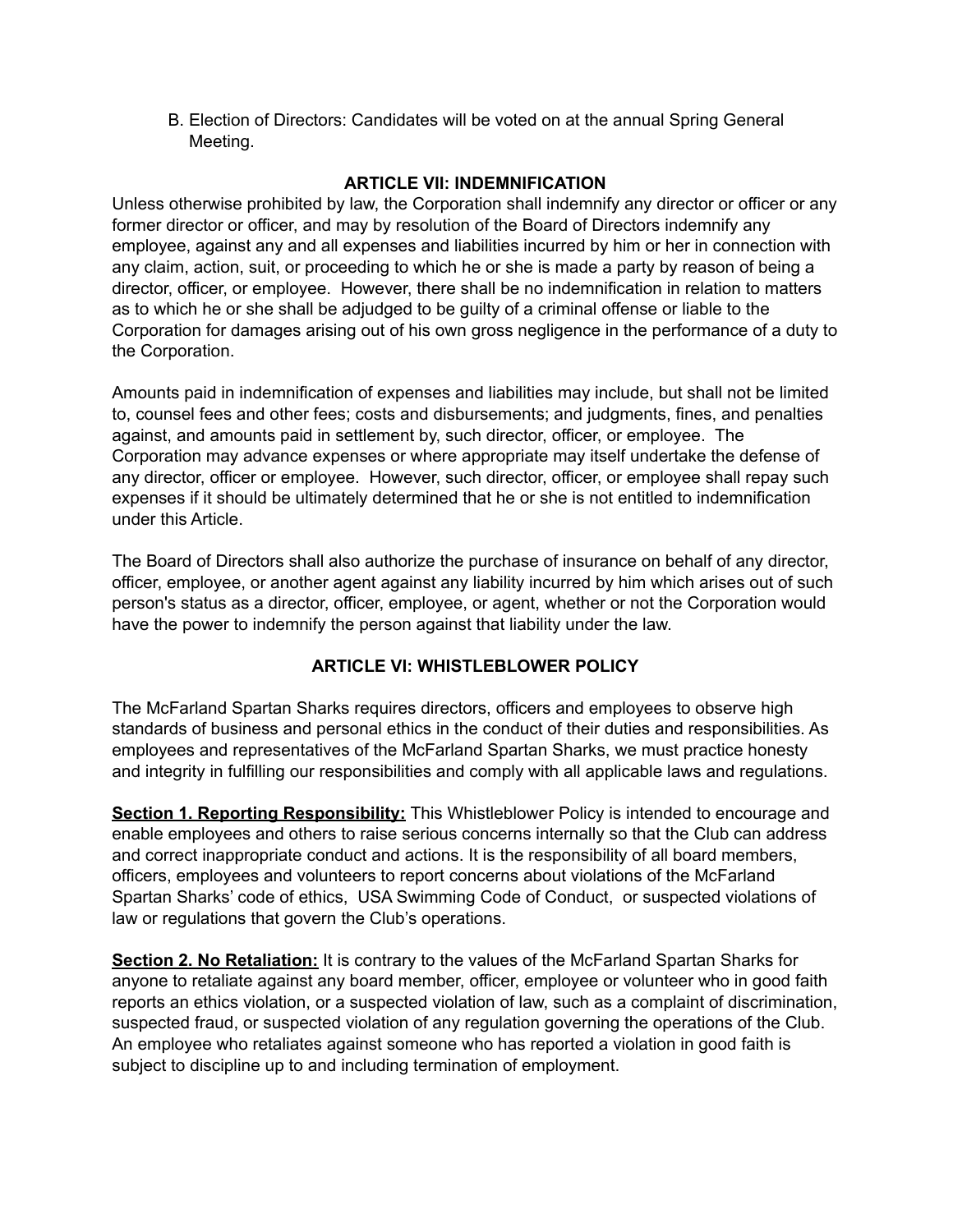**Section 3. Reporting Procedure:** The McFarland Spartan Sharks have an open door policy and suggest that employees share their questions, concerns, suggestions or complaints with the Club. If you are not comfortable speaking with the Head Coach or you are not satisfied with your supervisor's response, you are encouraged to speak with the Club President. The Head and Assistant Coaches are required to report complaints or concerns about suspected ethical and legal violations in writing to the Club President, who has the responsibility to investigate all reported complaints. The Club will follow all laws related to mandatory reporting in regards to suspected abuse of a child or athlete member. USA Swimming Safe Sport guidelines are to be used for all issues involving athlete member welfare concerns.

**Section 4. Acting in Good Faith:** Anyone filing a written complaint concerning a violation or suspected violation must be acting in good faith and have reasonable grounds for believing the information disclosed indicates a violation. Any allegations that prove not to be substantiated and which prove to have been made maliciously or knowingly to be false will be viewed as a serious disciplinary offense.

**Section 5. Confidentiality:** Violations or suspected violations may be submitted on a confidential basis by the complainant. Reports of violations or suspected violations will be kept confidential to the extent possible, consistent with the need to conduct an adequate investigation.

**Section 5. Handling of Reported Violations:** The Club President will notify the person who submitted a complaint and acknowledge receipt of the reported violation or suspected violation. All reports will be promptly investigated and appropriate corrective action will be taken if warranted by the investigation.

## **ARTICLE VII: FINANCE**

**Section 1. Fiscal Year:** The fiscal year shall be the year commencing on the 1st of August and ending on the 31st of July.

**Section 2. Audit:** There shall be a formal audit of the Club by an independent certified public accountant every three years, and this audit shall be submitted to the Board of Directors. In non-audit years, an independent certified public accountant will continue to review Club finances and complete Club taxes.

**Section 3. Budget:** The Board of Directors shall adopt a budget for each fiscal year, and the Club shall function within the total of such budget. Any expenditure in excess of the associated approved budgeted amount must be authorized by the Board of Directors.

**Section 4. Deposits:** Dues and other monies collected by the Club shall be placed in a depository selected by the Board of Directors.

**Section 5. Checks:** The following persons shall individually have authority to sign all checks on behalf of the Club: President, Treasurer

**Section 6. Execution of Contracts:** The Board of Directors may authorize any officer or officers to enter into any contract in the name of and on behalf of the Corporation, and such